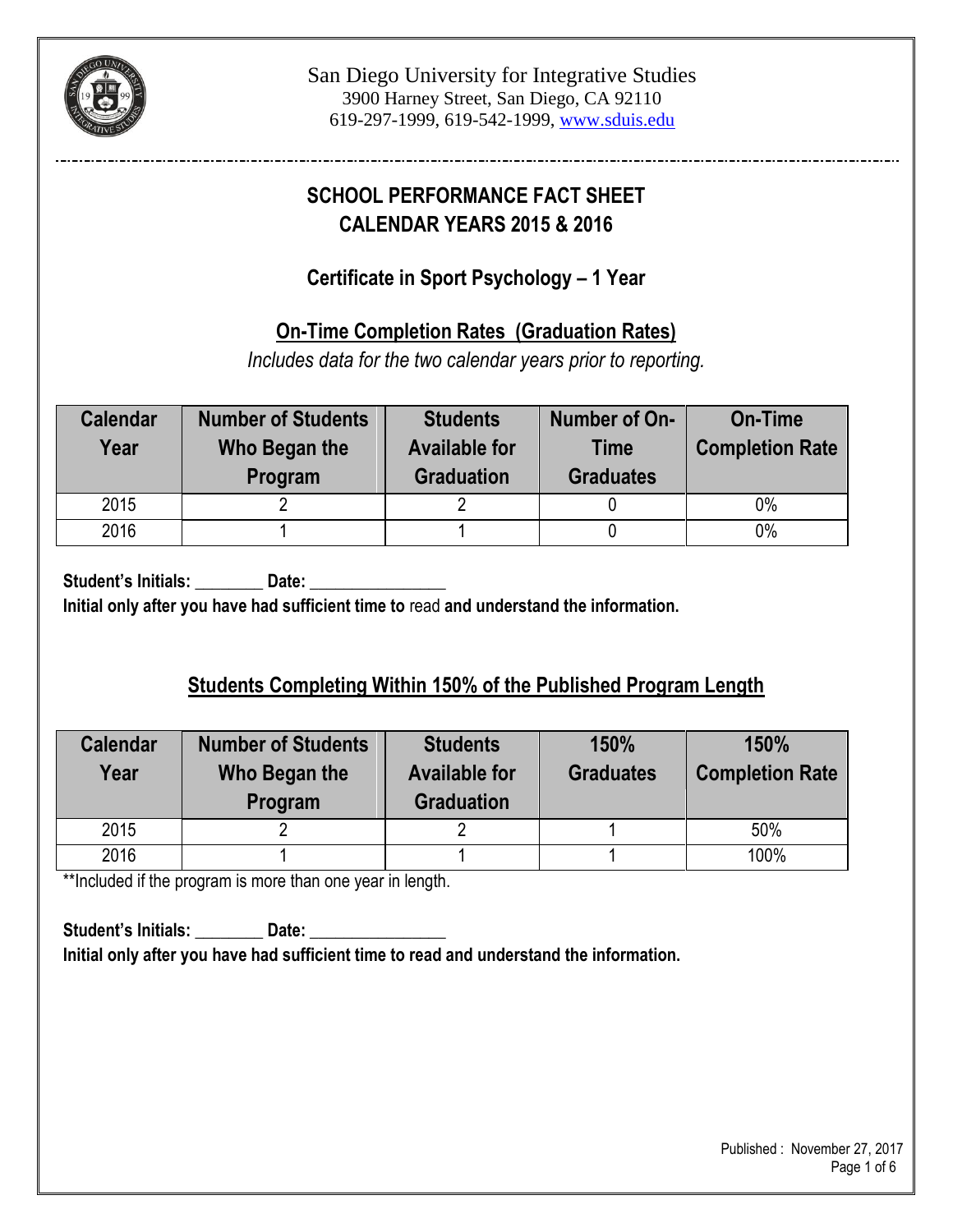

### **Job Placement Rates** *(includes data for the two calendar years prior to reporting)*

| <b>Calendar</b> | <b>Number of</b> | <b>Number of</b>                         | <b>Graduates</b>  | <b>Graduates</b> | <b>Placement Rate %</b> |  |
|-----------------|------------------|------------------------------------------|-------------------|------------------|-------------------------|--|
| Year            | <b>Students</b>  | <b>Graduates</b><br><b>Available for</b> |                   | Employed in the  | <b>Employed in the</b>  |  |
|                 | <b>Who</b>       |                                          | <b>Employment</b> | <b>Field</b>     | <b>Field</b>            |  |
|                 | <b>Began</b>     |                                          |                   |                  |                         |  |
|                 | Program          |                                          |                   |                  |                         |  |
| 2015            | פ                |                                          |                   | N/A              | N/A                     |  |
| 2016            |                  |                                          |                   | N/A              | N/A                     |  |

Students may contact SDUIS Administrative Office at [sduis@sduis.edu](mailto:sduis@sduis.edu) to obtain a list of employment positions determined to be within the field for which the student received education and training for the calculation of job placement rates.

### **Gainfully Employed Categories** *(includes data for the two calendar years prior to reporting)*

| <b>Calendar Year</b> | <b>Graduate Employed</b><br>in the Field<br>20-29 Hours Per<br><b>Week</b> | <b>Graduates Employed in the</b><br><b>Field at Least 30 Hours Per</b><br><b>Week</b> | <b>Total Graduates</b><br><b>Employed in the</b><br><b>Field</b> |  |
|----------------------|----------------------------------------------------------------------------|---------------------------------------------------------------------------------------|------------------------------------------------------------------|--|
| 2015                 | N/A                                                                        | N/A                                                                                   | N/A                                                              |  |
| 2016                 | N/A                                                                        | N/A                                                                                   | N/A                                                              |  |

#### **Part-Time vs. Full-Time Employment**

#### **Single Position vs. Concurrent Aggregated Position**

| <b>Calendar Year</b> | <b>Graduates</b><br><b>Employed in the</b><br><b>Field in a Single</b><br><b>Position</b> | Graduates Employed in the<br><b>Field in Concurrent</b><br><b>Aggregated Positions</b> | <b>Total Graduates</b><br><b>Employed in the</b><br><b>Field</b> |  |
|----------------------|-------------------------------------------------------------------------------------------|----------------------------------------------------------------------------------------|------------------------------------------------------------------|--|
| 2015                 | N/A                                                                                       | N/A                                                                                    | N/A                                                              |  |
| 2016                 | N/A                                                                                       | N/A                                                                                    | N/A                                                              |  |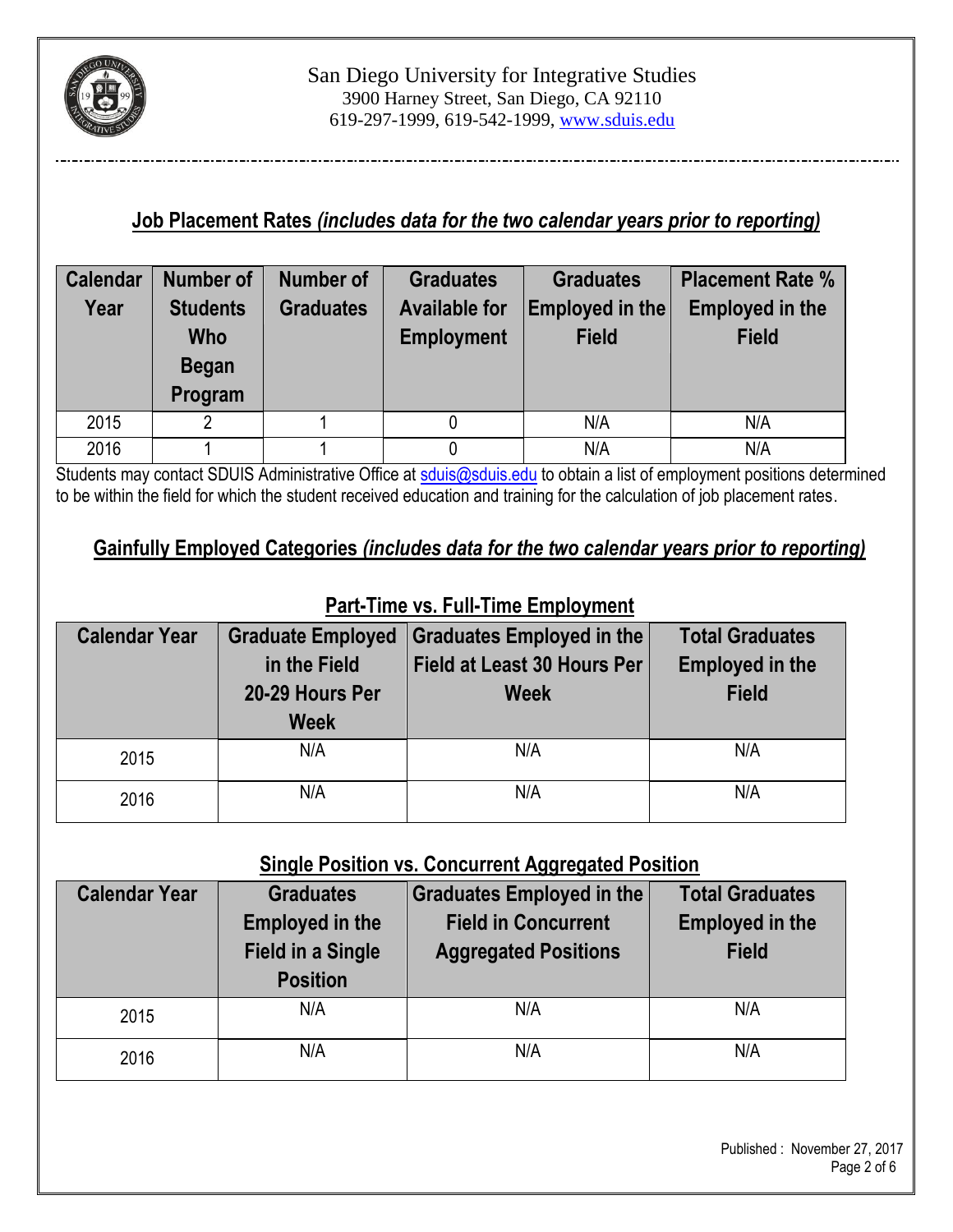

#### **Self-Employed / Freelance Positions**

| <b>Calendar Year</b> | <b>Graduates Employed who are Self-</b><br><b>Employed or Working Freelance</b> | <b>Total Graduates</b><br><b>Employed in the Field</b> |  |
|----------------------|---------------------------------------------------------------------------------|--------------------------------------------------------|--|
| 2015                 | N/A                                                                             | N/A                                                    |  |
| 2016                 | N/A                                                                             | N/A                                                    |  |

### **Institutional Employment**

| <b>Calendar Year</b> | <b>Graduates Employed in the Field who are</b><br><b>Employed by the Institution, an Employer</b><br>Owned by the Institution, or an Employer<br>who Shares Ownership with the<br>Institution. | <b>Total Graduates</b><br><b>Employed in the Field</b> |  |
|----------------------|------------------------------------------------------------------------------------------------------------------------------------------------------------------------------------------------|--------------------------------------------------------|--|
| 2015                 | N/A                                                                                                                                                                                            | N/A                                                    |  |
| 2016                 | N/A                                                                                                                                                                                            | N/A                                                    |  |

Student's Initials: \_\_\_\_\_\_\_\_\_ Date: **Initial only after you have had sufficient time to read and understand the information.**

### **Salary and Wage Information** *(includes data for the two calendar years prior to reporting)*

### **Annual salary and wages reported for graduates employed in the field.**

| <b>Calendar</b> | <b>Graduates</b>     | <b>Graduates</b>   |          | $ $20,001 $ \$35,001 |          |          | \$40,001   \$45,001   No Salary |
|-----------------|----------------------|--------------------|----------|----------------------|----------|----------|---------------------------------|
| Year            | <b>Available for</b> | <b>Employed in</b> |          |                      |          |          | <b>Information</b>              |
|                 | <b>Employment</b>    | <b>Field</b>       | \$25,000 | \$40,000             | \$45,000 | \$50,000 | <b>Reported</b>                 |
| 2015            | N/A                  | N/A                | N/A      | N/A                  | N/A      | N/A      | N/A                             |
| 2016            | N/A                  | N/A                | N/A      | N/A                  | N/A      | N/A      | N/A                             |

Students may contact SDUIS Administrative Office at [sduis@sduis.edu](mailto:sduis@sduis.edu) to obtain a list of sources used to substantiate salary disclosures.

Student's Initials: **Date: Date: Date: Date: Date: Date: Date: Date: Date: Date: Date: Date: Date: Date: Date: Date: Date: Date: Date: Date: Date: Date: Date: Date: Date: D Initial only after you have had sufficient time to read and understand the information.**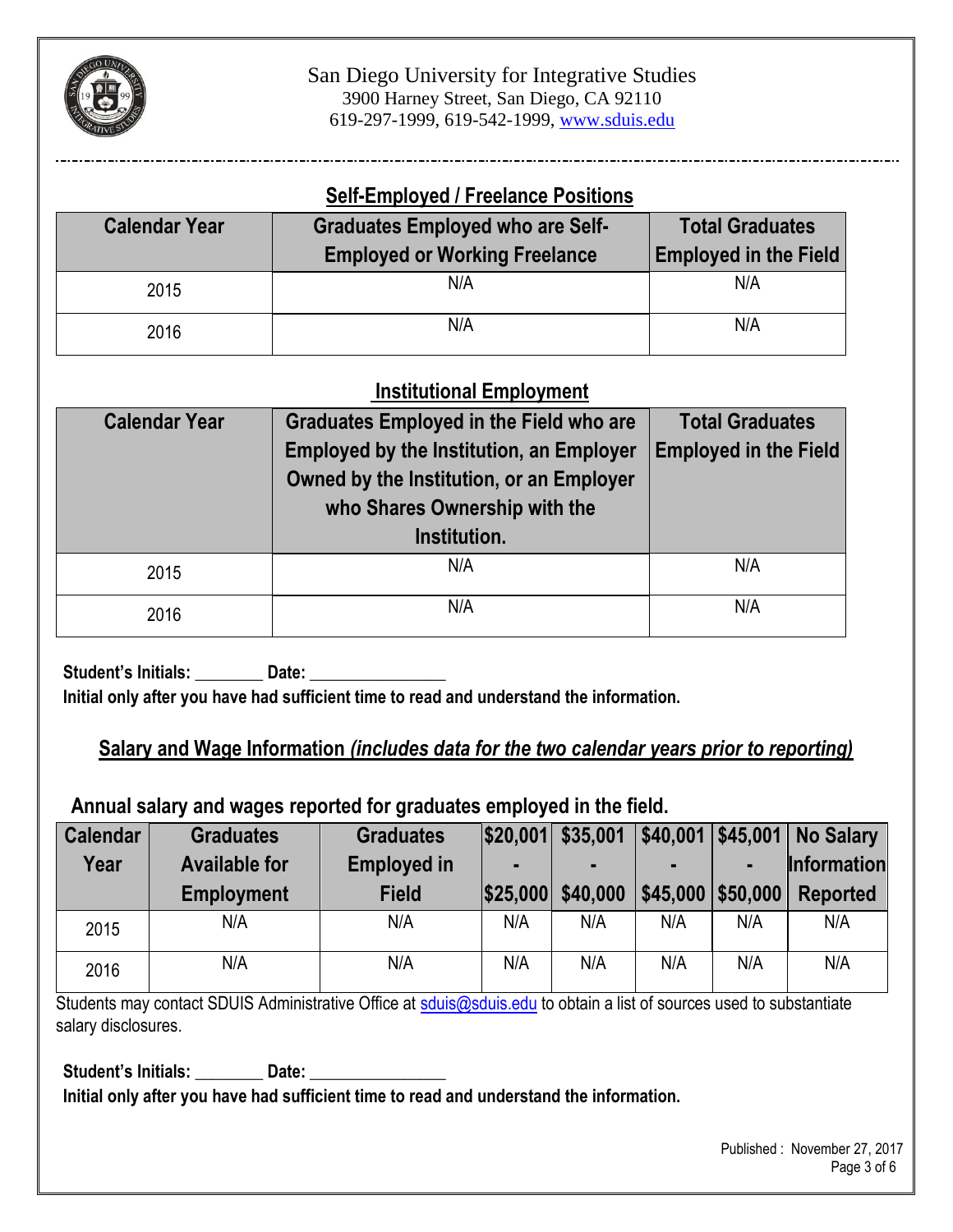

## **Cost of Educational Program**

 Total charges for the program for students completing on-time in 2016: \$10,050. Additional charges may be incurred if the program is not completed on-time.

#### Student's Initials: **Date: Initial only after you have had sufficient time to read and understand the information.**

Students at the San Diego University for Integrative Studies are not eligible for federal student loans. This institution does not meet the U.S. Department of Education criteria that would allow its students to participate in federal student aid programs.

Student's Initials: **Date: Date: Initial only after you have had sufficient time to read and understand the information.**

This fact sheet is filed with the Bureau for Private Postsecondary Education. Regardless of any information you may have relating to completion rates, placement rates, starting salaries, or license exam passage rates, this fact sheet contains the information as calculated pursuant to state law.

Any questions a student may have regarding this fact sheet that have not been satisfactorily answered by the institution may be directed to the Bureau for Private Postsecondary Education at 2535 Capitol Oaks Drive, Suite 400, Sacramento, CA 95833[, www.bppe.ca.gov,](http://www.bppe.ca.gov/) toll-free telephone number (888) 370-7589 or by fax (916) 263-1897.

\_\_\_\_\_\_\_\_\_\_\_\_\_\_\_\_\_\_\_\_\_\_\_\_\_\_\_\_\_\_\_\_\_\_\_\_\_\_\_\_ \_\_\_\_\_\_\_\_\_\_\_\_\_\_\_\_\_\_\_\_\_\_\_\_\_\_\_\_\_\_\_\_\_\_\_

Student Name - Print

 $\overline{\phantom{a}}$  , and the set of the set of the set of the set of the set of the set of the set of the set of the set of the set of the set of the set of the set of the set of the set of the set of the set of the set of the s

Student Signature Date Date Controllers and Date Date Date

School Official **Date** Date of **Date of Contract Contract Official** Date of *Date* 

**Definitions**

\_\_\_\_\_\_\_\_\_\_\_\_\_\_\_\_\_\_\_\_\_\_\_\_\_\_\_\_\_\_\_\_\_\_\_\_\_\_\_\_ \_\_\_\_\_\_\_\_\_\_\_\_\_\_\_\_\_\_\_\_\_\_\_\_\_\_\_\_\_\_\_\_\_\_\_\_\_\_

 Published : November 27, 2017 Page 4 of 6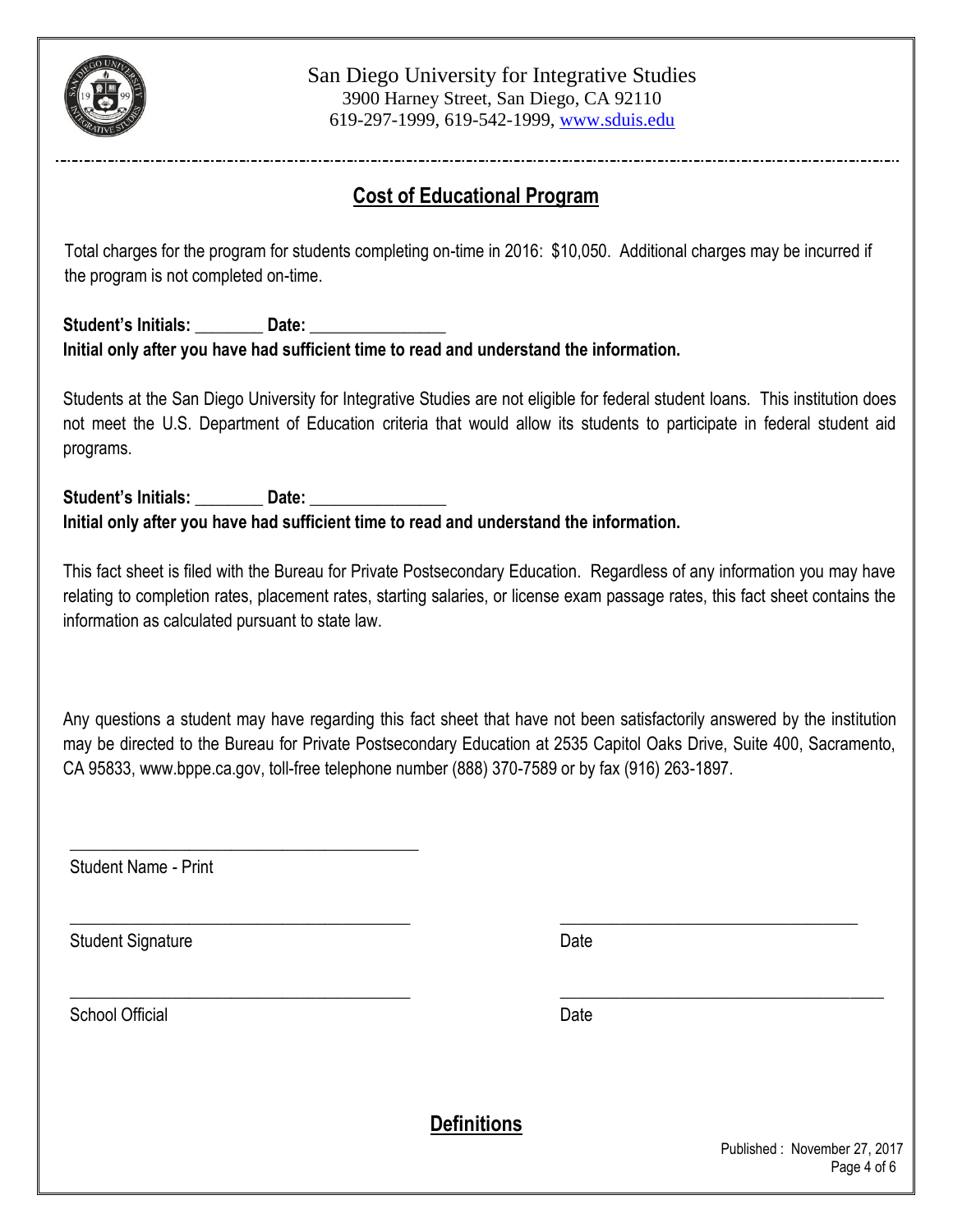

- "Number of Students Who Began the Program" means the number of students who began a program who were scheduled to complete the program within 100% of the published program length within the reporting calendar year and excludes all students who cancelled during the cancellation period.
- "Students Available for Graduation" is the number of students who began the program minus the number of students who have died, been incarcerated, or been called to active military duty.
- "Number of On-time Graduates" is the number of students who completed the program within 100% of the published program length within the reporting calendar year.
- "On-time Completion Rate" is the number of on-time graduates divided by the number of students available for graduation.
- "150% Graduates" is the number of students who completed the program within 150% of the program length (includes on-time graduates).
- "150% Completion Rate" is the number of students who completed the program in the reported calendar year within 150% of the published program length, including on-time graduates, divided by the number of students available for graduation.
- "Graduates Available for Employment" means the number of graduates minus the number of graduates unavailable for employment.
- "Graduates Unavailable for Employment" means the graduates who, after graduation, die, become incarcerated, are called to active military duty, are international students that leave the United States or do not have a visa allowing employment in the United States, or are continuing their education in an accredited or bureau-approved postsecondary institution.
- "Graduates Employed in the Field" means graduates who beginning within six months after a student completes the applicable educational program are gainfully employed, whose employment has been reported, and for whom the institution has documented verification of employment. For occupations for which the state requires passing an examination, the six months period begins after the announcement of the examination results for the first examination available after a student completes an applicable educational program.
- "Placement Rate Employed in the Field" is calculated by dividing the number of graduates gainfully employed in the field by the number of graduates available for employment.
- "Number of Graduates Taking Exam" is the number of graduates who took the first available exam in the reported calendar year.
- "First Available Exam Date" is the date for the first available exam after a student completed a program.
- "Passage Rate" is calculated by dividing the number of graduates who passed the exam by the number of graduates who took the reported licensing exam.
- "Number Who Passed First Available Exam" is the number of graduates who took and passed the first available licensing exam after completing the program.
- "Salary" is as reported by graduate or graduate's employer.
- "No Salary Information Reported" is the number of graduates for whom, after making reasonable attempts, the school was not able to obtain salary information.